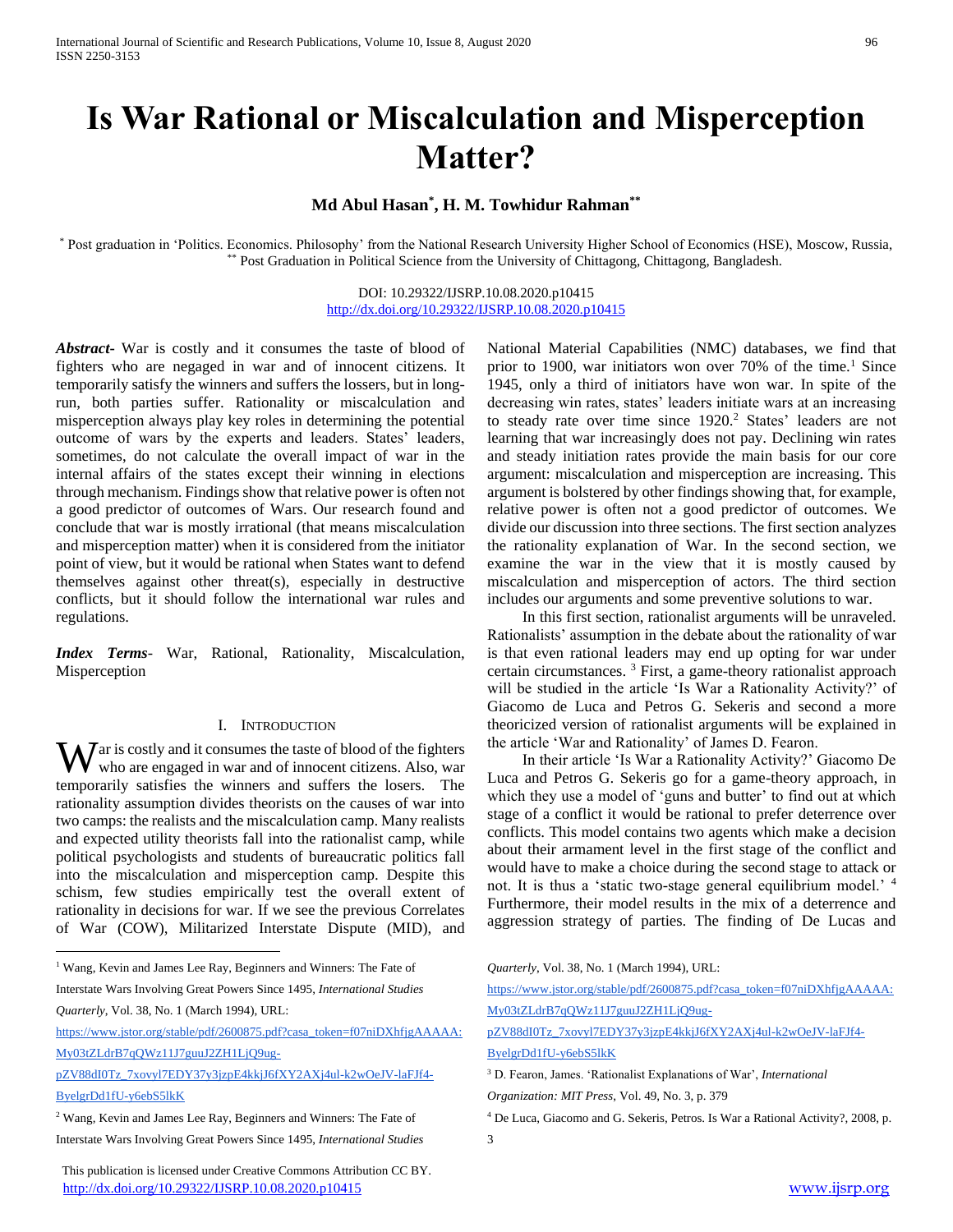Sekeris is that any weapon built creates the possibility of war due to the fact that a positive weapons' production generates an imperfect deterrence. <sup>5</sup> More precisely, in this economic model, two economic agents have the choice to invest their resource endowment over two goods, which are guns and butter. In this model, war is understood as a zero-sum game. Two outcomes are tested: a destructive war and a non-destructive war. De Lucas and Sekeris generated two propositions for the non-destructive war which are that in a non-destructive conflict war strategy would prevail over deterrence strategy no matter what and that there exists a 'unique stable pure strategy equilibrium' in the case of non-destructive conflicts.<sup>6</sup> Also, the destructive conflict possibility made both authors extrapolate three other propositions: first, that there is always an equilibrium in case of conflict; second, that a 'pure strategy deterrence equilibrium never exists'<sup>7</sup> and that 'a stable pure strategy war equilibrium exists if and only if  $\delta > \underline{\delta}$ , where  $\delta$  represents the destructiveness of war.  $\delta$  Those five propositions lead De Lucas and Sakeris to their theorem that 'if aggregate spending in guns is strictly positive, war always occurs with positive probability'. <sup>9</sup> Their model unravels the possibility of peace in war when both agents select their deterrence investment in guns in the first stage of the war, which would make both parties prefer the peace option because of the high quantity of guns of their opponents. This specific destructive war scenario would lead to a peaceful outcome, which was not mentioned in previous models neglecting the deterrence strategy. Thus, this article shed a new light on the rationality of war in which 'nondestructive conflicts' would lead to a war equilibrium whereas 'destructive conflicts' would lead to mixed strategy equilibria. In the latter case, agents would have complementary probability of opting for a deterrence strategy and a war strategy. <sup>10</sup>

 According to Fearon in his article 'Rationalist Explanation of War', there are three mechanisms explaining that some rational political leaders may end up choosing war. The first one is that during war prevention negotiations many information about military capacities of states are unknown to others. In order to bargain a more favorable deal, one state might have incentives to misrepresent their real military capacities in order to gain a better deal afterwards. Hence, war would occur not only because of an unintended lack of communication, but from a strategic lack of divulgated military information and asymmetric information. The second valuable rationalist argument is that potentially conflictual states would be unable to concert on an agreement that would satisfy both parties because of commitment problems, which refer to 'situations in which mutually preferable bargains are unattainable because one or more states would have an incentive to renege on the terms.' <sup>11</sup> The last rationalist argument accepted

<sup>5</sup> De Luca, Giacomo and G. Sekeris, Petros. Is War a Rational Activity?, 2008, p. 3

 $\overline{a}$ 

- $<sup>7</sup>$  Ibid, p. 6</sup>
- <sup>8</sup> De Luca, Giacomo and G. Sekeris, Petros. 'Is War a Rational Activity?', 2008, p. 3 and 7
- <sup>9</sup> De Luca, Giacomo and G. Sekeris, Petros. 'Is War a Rational Activity?', 2008, p. 7
- $10$  Ibid, p. 8

 This publication is licensed under Creative Commons Attribution CC BY. <http://dx.doi.org/10.29322/IJSRP.10.08.2020.p10415> [www.ijsrp.org](http://ijsrp.org/)

by Fearon is that parties may not find an agreement that would meet both expectations because of 'issue indivisibilities', which means that some issues can not lead to concessions from both sides because of their inherent nature. Some examples of issue indivisibilities Fearon mentioned are 'abortion in domestic politics and the problem of which prince sits on the throne, of, say, Spain, [...].'<sup>12</sup> Nonetheless, Fearon rejects three commonly accepted rationalist arguments since they do not directly answer the main question of the debate which is: 'What prevents states in a dispute from reaching an ex ante agreement that avoids the costs they know will be paid ex post if they go to war?'. $13$  Those three arguments are the anarchy argument, the preventive war argument as well as the positive expected utility argument. The anarchy argument states that in the absence of a hegemonic international superpower, there is no force able to prevent war from happening. According to the logic of this argument, no state would be able to settle peacefully by itself; there is a need for an external hegemonic figure to enforce law. However, this argument does not answer the question why would the state have any incentive to use force if it is always a costly choice? By not answering this question, the anarchy argument is unable to tackle the war's ex post inefficiency issue. The preventive war argument puts forward that it is rational for a declining power state to declare war to a rising power if it thinks that the latter have high probabilities of attacking. The problem with this argument is that it does not take into account the possibility of bargaining between two states to prevent war. Indeed, if war is again considered as always costly, bargain should be the preferred option of both parties no matter what. It is thus not rational for the declining power to fear a declaration of war from their rising opponents. The positive expected utility argument is also not valuable according to Fearon. This argument set forth that war is a possible outcome when two or more states judge that the expected benefits of fighting counterbalances the expected costs of war.<sup>14</sup> This argument has not yet answered the question when would it be rationally preferable for two states to go for war instead of peace agreements. Therefore, all of those three rationalist arguments are not valid according to Fearon.

 There are very few scholars who, in any methodological tradition, have attempted to test the overall extent of miscalculation and misperception in decisions for war. The main reason for this gap is that scholars who emphasize miscalculation and misperception tend to do case studies, while large-*N* scholars tend not to assess miscalculation and misperception.<sup>15</sup> For example, in Geller and Singers review of the findings of 500+ large-N analyses on the causes of war, they claimed that miscalculation and misperception are important, but they then cast

- <sup>12</sup> D. Fearon, James. 'Rationalist Explanations of War', *International*
- *Organization: MIT Press*, Vol. 49, No. 3, p. 382

[http://citation.allacademic.com/meta/p\\_mla\\_apa\\_research\\_citation/0/6/4/5/2/page](http://citation.allacademic.com/meta/p_mla_apa_research_citation/0/6/4/5/2/pages64522/p64522-1.php) [s64522/p64522-1.php](http://citation.allacademic.com/meta/p_mla_apa_research_citation/0/6/4/5/2/pages64522/p64522-1.php)

 $6$  Ibid, p.  $6$ 

<sup>&</sup>lt;sup>11</sup> Ibid, p. 389

<sup>13</sup> Ibid, p. 395

<sup>14</sup> Ibid, p. 379

<sup>15</sup> Dan L and Ryan S. *Is war rational: the extent of miscalculation and* 

*misperception as causes of war*, 2005, URL: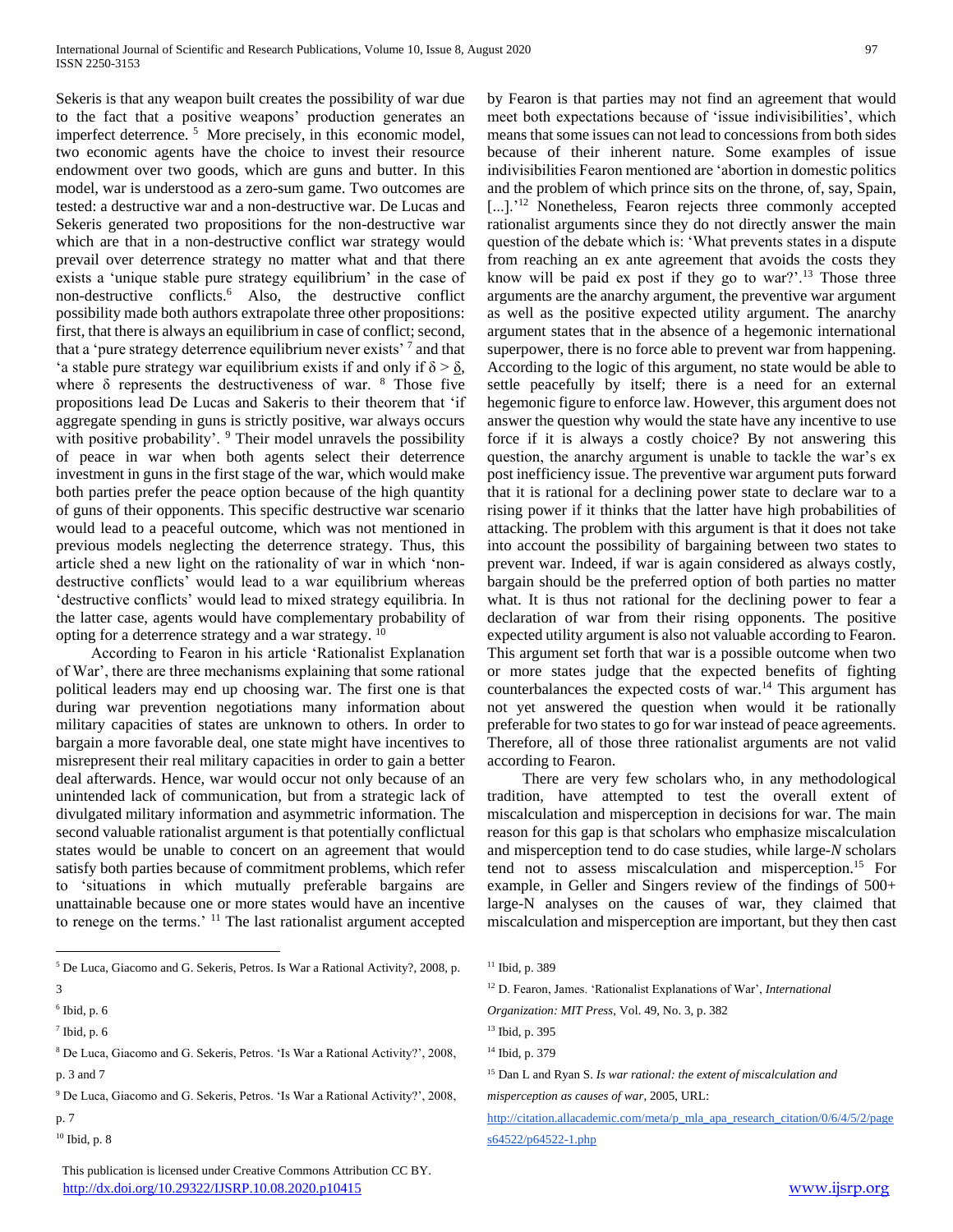aside the issue by arguing that the subject can best be examined with case studies.<sup>16</sup>

 The study of wars' outcomes is crucial for two reasons. First, success in war is the best way to judge the utility of war. The more initiators win, the higher the expected utility of war. The second reason to study war outcomes is to learn more about the predictability of these outcomes. The extent to which war is a calculable bet is directly related to participants' utilities of engaging in war. For example, relative power should be one of the most powerful predictors of war outcomes. As the National Material Capabilities (NMC) documentation makes clear, relative power is not easy to measure, but it is easier than strategy, morale, domestic politics, or other more elusive determinants of outcomes  $(2004).$ <sup>17</sup> If relative power is a good predictor of outcomes, this should reduce miscalculation and misperception and help deterrence. On the other hand, as the ability of relative power to predict war outcomes declines, war outcomes must then increasingly depend on more elusive variables. This in turn increases the odds of miscalculation and misperception. In sum, aggregate win and loss ratios provide a first attempt at judging the utility of war. Predictability of outcomes then tells us more about the utility of war as a policy tool.

 There is a problem with the assessment of wars. For example, Wang and Ray <sup>18</sup> use a dataset of 105 great power wars going back to 1495 in order to explain the rationality of war.<sup>19</sup> They found that initiators were significantly more likely to win than their targets in the 19th and 20th centuries with win rates of 56%, 52%, 53%, 74% and 67% from 15th to 20th centuries.<sup>20</sup> In spite of these findings the authors took a neutral position by saying that the variation in win rates offers support for both rationalist and miscalculation/misperception camps. That creates a new puzzle. They only take into account great power wars instead of all wars. Assessing all wars, we find the winning rate decreasing over time. In addition, If we look at the databases of Correlates of War (COW), Militarized Interstate Dispute (MID), and National Material Capabilities (NMC), we find that initiators won 55% of the 79 large interstate wars between 1815 and 1991.<sup>21</sup> The utility of war has declined markedly over time. In the 47 wars since 1900, the success rate declined to 43%. Since 1945, initiators won

 $\overline{a}$ 

http://citation.allacademic.com/meta/p\_mla\_apa\_research\_citation/0/6/4/5/2/page s64522/p64522-1.php

<sup>18</sup> Wang, Kevin and James Lee Ray, Beginners and Winners: The Fate of

Interstate Wars Involving Great Powers Since 1495, *International Studies Quarterly*, Vol. 38, No. 1 (March 1994), URL:

[https://www.jstor.org/stable/pdf/2600875.pdf?casa\\_token=f07niDXhfjgAAAAA:](https://www.jstor.org/stable/pdf/2600875.pdf?casa_token=f07niDXhfjgAAAAA:My03tZLdrB7qQWz11J7guuJ2ZH1LjQ9ug-pZV88dI0Tz_7xovyl7EDY37y3jzpE4kkjJ6fXY2AXj4ul-k2wOeJV-laFJf4-ByelgrDd1fU-y6ebS5lkK) [My03tZLdrB7qQWz11J7guuJ2ZH1LjQ9ug-](https://www.jstor.org/stable/pdf/2600875.pdf?casa_token=f07niDXhfjgAAAAA:My03tZLdrB7qQWz11J7guuJ2ZH1LjQ9ug-pZV88dI0Tz_7xovyl7EDY37y3jzpE4kkjJ6fXY2AXj4ul-k2wOeJV-laFJf4-ByelgrDd1fU-y6ebS5lkK)

[pZV88dI0Tz\\_7xovyl7EDY37y3jzpE4kkjJ6fXY2AXj4ul-k2wOeJV-laFJf4-](https://www.jstor.org/stable/pdf/2600875.pdf?casa_token=f07niDXhfjgAAAAA:My03tZLdrB7qQWz11J7guuJ2ZH1LjQ9ug-pZV88dI0Tz_7xovyl7EDY37y3jzpE4kkjJ6fXY2AXj4ul-k2wOeJV-laFJf4-ByelgrDd1fU-y6ebS5lkK) [ByelgrDd1fU-y6ebS5lkK](https://www.jstor.org/stable/pdf/2600875.pdf?casa_token=f07niDXhfjgAAAAA:My03tZLdrB7qQWz11J7guuJ2ZH1LjQ9ug-pZV88dI0Tz_7xovyl7EDY37y3jzpE4kkjJ6fXY2AXj4ul-k2wOeJV-laFJf4-ByelgrDd1fU-y6ebS5lkK)

 This publication is licensed under Creative Commons Attribution CC BY. <http://dx.doi.org/10.29322/IJSRP.10.08.2020.p10415> [www.ijsrp.org](http://ijsrp.org/)

33% of 23 wars. Despite declining win rates, states initiate wars at an increasing to steady rate over time since 1920.<sup>22</sup> Thus, states are not learning that war does not pay.

 Declining win rates and steady initiation rates provide the main basis for our core argument: miscalculation and misperception are increasing. This argument is bolstered by other findings showing that, for example, relative power is often not a good predictor of outcomes. However, we do claim that war increasingly results from miscalculation and misperception. We build on this useful study in several ways. We gain leverage by looking at all major interstate wars, not just great power wars. By looking at 79 wars over the last 200 years, instead of 108 wars over 500 years, we reduce the *N* somewhat, but increase temporal commensurability between the wars. We examine the influence of relative power in more depth, and we focus on the rationality of war. Finally, we find that the rationality explanation does not outweigh other factors of wars, including miscalculation and misperception.

 To examine the "Is War Rational or Miscalculation and Misperception?" question, we assume that countries start wars so as to win. When we see initiators win, we assume that states' leaders made a rational choice. A loss indicates a miscalculation and/or misperception.

#### II. ARGUMENTATION

 First, we begin with the definition of some key concepts: war, miscalculation, misperception, and rationality. War is understood as a 'strategic interaction rooted in hostile intent, and chosen for political/policy goals which can be met by compelling the enemy by force.<sup>223</sup> Misperception occurs when incorrect data are received by the decision-maker and when the decision-maker distorts those information. Imperfect information always generates misperception. Misperception can cause miscalculation. Miscalculation occurs when a decision-maker obtains nonintended results. Perfect rationality means making decisions to maximize utility based on perfect information about all the available choices and their consequences. If all states and actors

*Quarterly*, Vol. 38, No. 1 (March 1994), URL:

[https://www.jstor.org/stable/pdf/2600875.pdf?casa\\_token=f07niDXhfjgAAAAA:](https://www.jstor.org/stable/pdf/2600875.pdf?casa_token=f07niDXhfjgAAAAA:My03tZLdrB7qQWz11J7guuJ2ZH1LjQ9ug-pZV88dI0Tz_7xovyl7EDY37y3jzpE4kkjJ6fXY2AXj4ul-k2wOeJV-laFJf4-ByelgrDd1fU-y6ebS5lkK) [My03tZLdrB7qQWz11J7guuJ2ZH1LjQ9ug-](https://www.jstor.org/stable/pdf/2600875.pdf?casa_token=f07niDXhfjgAAAAA:My03tZLdrB7qQWz11J7guuJ2ZH1LjQ9ug-pZV88dI0Tz_7xovyl7EDY37y3jzpE4kkjJ6fXY2AXj4ul-k2wOeJV-laFJf4-ByelgrDd1fU-y6ebS5lkK)

[pZV88dI0Tz\\_7xovyl7EDY37y3jzpE4kkjJ6fXY2AXj4ul-k2wOeJV-laFJf4-](https://www.jstor.org/stable/pdf/2600875.pdf?casa_token=f07niDXhfjgAAAAA:My03tZLdrB7qQWz11J7guuJ2ZH1LjQ9ug-pZV88dI0Tz_7xovyl7EDY37y3jzpE4kkjJ6fXY2AXj4ul-k2wOeJV-laFJf4-ByelgrDd1fU-y6ebS5lkK)

[ByelgrDd1fU-y6ebS5lkK](https://www.jstor.org/stable/pdf/2600875.pdf?casa_token=f07niDXhfjgAAAAA:My03tZLdrB7qQWz11J7guuJ2ZH1LjQ9ug-pZV88dI0Tz_7xovyl7EDY37y3jzpE4kkjJ6fXY2AXj4ul-k2wOeJV-laFJf4-ByelgrDd1fU-y6ebS5lkK)

URL[: https://cf75bcf4-a-62cb3a1a-s-](https://cf75bcf4-a-62cb3a1a-s-sites.googlegroups.com/site/gwupsc003/readings/clau.pdf?attachauth=ANoY7coI_8u63kF2F_HdFMAji4UIibcvOI1R9dKf94pxkMbRR70GXuEJ3a_Iz45o6KPdy9LAcjAmm1KBt6lexEn94eFCdh5ks-sAL5tCPUiYrZfHiWnIOimrB0T3yFkowq3O9fRac4do92T1swjuDyyK4f5uYID9BWUBshpiczPYlnFL72pgN6PG7TH5EZaumGtDaojn8J0R7kmQ8XnbMcWf1Llq-UHyKA%3D%3D&attredirects=0)

[sites.googlegroups.com/site/gwupsc003/readings/clau.pdf?attachauth=ANoY7coI](https://cf75bcf4-a-62cb3a1a-s-sites.googlegroups.com/site/gwupsc003/readings/clau.pdf?attachauth=ANoY7coI_8u63kF2F_HdFMAji4UIibcvOI1R9dKf94pxkMbRR70GXuEJ3a_Iz45o6KPdy9LAcjAmm1KBt6lexEn94eFCdh5ks-sAL5tCPUiYrZfHiWnIOimrB0T3yFkowq3O9fRac4do92T1swjuDyyK4f5uYID9BWUBshpiczPYlnFL72pgN6PG7TH5EZaumGtDaojn8J0R7kmQ8XnbMcWf1Llq-UHyKA%3D%3D&attredirects=0) [\\_8u63kF2F\\_HdFMAji4UIibcvOI1R9dKf94pxkMbRR70GXuEJ3a\\_Iz45o6KPdy9](https://cf75bcf4-a-62cb3a1a-s-sites.googlegroups.com/site/gwupsc003/readings/clau.pdf?attachauth=ANoY7coI_8u63kF2F_HdFMAji4UIibcvOI1R9dKf94pxkMbRR70GXuEJ3a_Iz45o6KPdy9LAcjAmm1KBt6lexEn94eFCdh5ks-sAL5tCPUiYrZfHiWnIOimrB0T3yFkowq3O9fRac4do92T1swjuDyyK4f5uYID9BWUBshpiczPYlnFL72pgN6PG7TH5EZaumGtDaojn8J0R7kmQ8XnbMcWf1Llq-UHyKA%3D%3D&attredirects=0) [LAcjAmm1KBt6lexEn94eFCdh5ks-](https://cf75bcf4-a-62cb3a1a-s-sites.googlegroups.com/site/gwupsc003/readings/clau.pdf?attachauth=ANoY7coI_8u63kF2F_HdFMAji4UIibcvOI1R9dKf94pxkMbRR70GXuEJ3a_Iz45o6KPdy9LAcjAmm1KBt6lexEn94eFCdh5ks-sAL5tCPUiYrZfHiWnIOimrB0T3yFkowq3O9fRac4do92T1swjuDyyK4f5uYID9BWUBshpiczPYlnFL72pgN6PG7TH5EZaumGtDaojn8J0R7kmQ8XnbMcWf1Llq-UHyKA%3D%3D&attredirects=0)

[sAL5tCPUiYrZfHiWnIOimrB0T3yFkowq3O9fRac4do92T1swjuDyyK4f5uYID9](https://cf75bcf4-a-62cb3a1a-s-sites.googlegroups.com/site/gwupsc003/readings/clau.pdf?attachauth=ANoY7coI_8u63kF2F_HdFMAji4UIibcvOI1R9dKf94pxkMbRR70GXuEJ3a_Iz45o6KPdy9LAcjAmm1KBt6lexEn94eFCdh5ks-sAL5tCPUiYrZfHiWnIOimrB0T3yFkowq3O9fRac4do92T1swjuDyyK4f5uYID9BWUBshpiczPYlnFL72pgN6PG7TH5EZaumGtDaojn8J0R7kmQ8XnbMcWf1Llq-UHyKA%3D%3D&attredirects=0) [BWUBshpiczPYlnFL72pgN6PG7TH5EZaumGtDaojn8J0R7kmQ8XnbMcWf1Ll](https://cf75bcf4-a-62cb3a1a-s-sites.googlegroups.com/site/gwupsc003/readings/clau.pdf?attachauth=ANoY7coI_8u63kF2F_HdFMAji4UIibcvOI1R9dKf94pxkMbRR70GXuEJ3a_Iz45o6KPdy9LAcjAmm1KBt6lexEn94eFCdh5ks-sAL5tCPUiYrZfHiWnIOimrB0T3yFkowq3O9fRac4do92T1swjuDyyK4f5uYID9BWUBshpiczPYlnFL72pgN6PG7TH5EZaumGtDaojn8J0R7kmQ8XnbMcWf1Llq-UHyKA%3D%3D&attredirects=0) [q-UHyKA%3D%3D&attredirects=0](https://cf75bcf4-a-62cb3a1a-s-sites.googlegroups.com/site/gwupsc003/readings/clau.pdf?attachauth=ANoY7coI_8u63kF2F_HdFMAji4UIibcvOI1R9dKf94pxkMbRR70GXuEJ3a_Iz45o6KPdy9LAcjAmm1KBt6lexEn94eFCdh5ks-sAL5tCPUiYrZfHiWnIOimrB0T3yFkowq3O9fRac4do92T1swjuDyyK4f5uYID9BWUBshpiczPYlnFL72pgN6PG7TH5EZaumGtDaojn8J0R7kmQ8XnbMcWf1Llq-UHyKA%3D%3D&attredirects=0)

<sup>16</sup> Geller, Daniel S. and J. David Singer, *Nations at War: A Scientific Study of International Conflict* (Cambridge, UK: Cambridge University Press, 1998, URL:

<https://homepage.univie.ac.at/heinz.gaertner/wp-content/folien-13junipw.pdf>

<sup>17</sup> Dan L and Ryan S. *Is war rational: the extent of miscalculation and* 

*misperception as causes of war*., 2005, URL:

<sup>&</sup>lt;sup>19</sup> Wang, Kevin and James Lee Ray, Beginners and Winners: The Fate of Interstate Wars Involving Great Powers Since 1495, *International Studies* 

<sup>20</sup> Ibid, p. 145

<sup>21</sup> Ibid, p. 144

<sup>22</sup> Ibid, p. 146

<sup>&</sup>lt;sup>23</sup> Von Clausewitz, Carl. On War, Princeton University Press, 1976, New Jersey,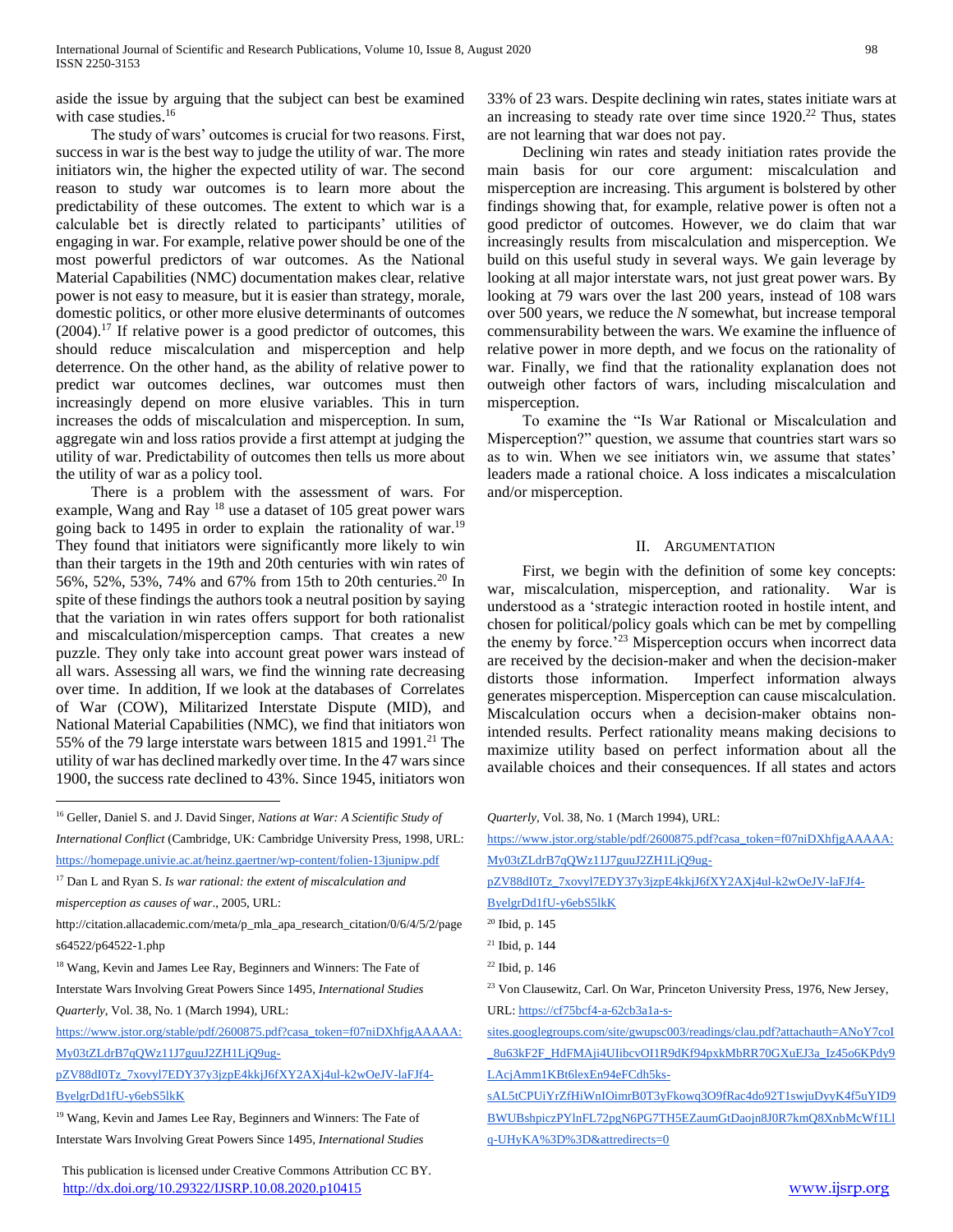were perfectly rational, war would be rare because states could predict outcomes in advance and losers in particular would, presumably, have strong incentives to prevent war. <sup>24</sup>

 Furthermore, we look back to war history and its impact on states' socioeconomic spheres. We know that wars are costly endeavors. According to the Stockholm International Peace Research Institute (SIPRI) Military Expenditure Database, the approximate estimated costs of wars in 1992 and 2016 were 1.136 and 1.686 billion constant US dollars for the 2011 record or 1.699 billion constant USD respectively, which represents 2,2% of the world's GDP. In addition, at least 108 million people were killed in wars in the twentieth century.<sup>25</sup> The SIPRI death reports of some

major wars unravel the corresponding number of deaths for the following conflicts in chronological order:

- ❖ World War I (1914- 1918) over 15 million
- $\bullet$  Korean War (1950-1953) over 1.2 million deaths
- Second Congo war (1998- 2002/3) up to 5.4 million deaths
- ❖ Iraq war (2003 Mid-2011)- around 0.5 million deaths (BBC report, 2013)
- ❖ Syrian civil war (up to 2016)- over 0.5 million deaths (UN and Arab League, 2016)



**Source: Stockholm Institute for Peace Research Institute.**

 If we care about the lives of those people and economic losses, an alternative solution to war should be found. In this sense, war seems irrational.

 Also, war is not rational in the sense that it entails the risk of massive destruction for both sides of the conflict. As De Lucas and Sekeris put forward in their game theory of war, any weapon built increases the possibility of war. Therefore, it would be rational not to initiate war in the first place. However, the possibility of war can cause deterrence from the opponent in the case of a destructive war. Even though the second scenario can generate status quo for some time, it can degenerate in the long run according to our understanding because of the agents incentive to develop more refined weapons in order to answer possible attacks from potential opponents. Therefore, we argue that the irrational position aggregated advantages are greater than their disadvantages.

 However, war may be rational under some circumstances. As Fearon mentioned in his article 'Rationalist Explanation of War', war can be rational when two parties are unable to find common agreement because at least one party has no incentives to

 $\overline{a}$ 

accept this agreement. In other words, the implications of an agreement may be cruel or unjust towards the second party's citizens and thus seem unacceptable. Also, a leader can prefer war over peace settlement to get a better deal in the future by misrepresenting their true military capacities. The intent there would simply be to hide their true military power in order to wait for better deals. Political leaders have access to privileged military information such as 'military capabilities, strategy, and tactics; the population's willingness to prosecute a long war; or third state intentions.' <sup>26</sup> The asymmetric information of one state over another can lead this state to rationally think that its benefits from war would be greater than its losses and hence, lead to a certain victory. As Fearon, we believe that political leaders may rationally opt for strategic asymmetric information rather than misperceive another opponent capacity because 'two rational agents having the same information about an uncertain event should have the same beliefs about its likely outcome.<sup>' 27</sup> It would be in the state's interest to misinform the other about its military capacity. In those

<sup>24</sup> D. Fearon, James. 'Rationalist Explanations of War', *International* 

*Organization: MIT Press*, Vol. 49, No. 3

<sup>&</sup>lt;sup>25</sup> Chris Hedges. 'What Every Person Should Know About War'(2003). Available at: [https://www.nytimes.com/2003/07/06/books/chapters/what-every-person](https://www.nytimes.com/2003/07/06/books/chapters/what-every-person-should-know-about-war.html)[should-know-about-war.html](https://www.nytimes.com/2003/07/06/books/chapters/what-every-person-should-know-about-war.html)

This publication is licensed under Creative Commons Attribution CC BY. <http://dx.doi.org/10.29322/IJSRP.10.08.2020.p10415> [www.ijsrp.org](http://ijsrp.org/)

<sup>26</sup> D. Fearon, James. 'Rationalist Explanations of War', *International* 

*Organization: MIT Press*, Vol. 49, No. 3 p. 392

<sup>27</sup> Ibid, p. 392